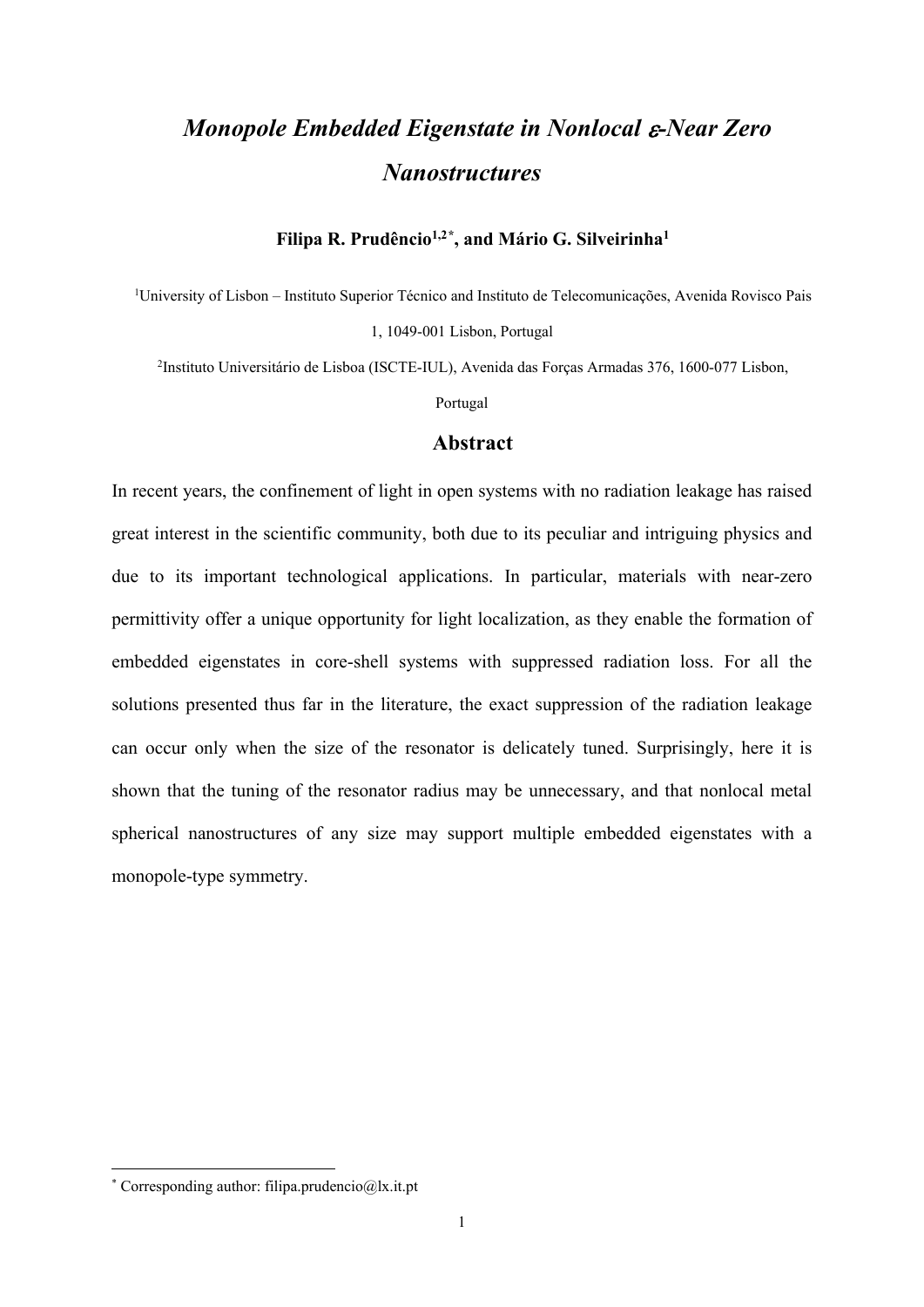## **Main Text**

In the last decade, bound states with suppressed radiation loss have received a great attention by the optics community [\[1-](#page-9-0)[11\]](#page-10-0). Surprisingly, it has been shown that carefully designed open material resonators may support localized excitations known as "embedded eigenstates", which in ideal conditions – in the absence of material dissipation– do not decay in time. This result is particularly intriguing considering the fact that the system is open and the eigenstate "lives" in the radiation continuum. Similar "embedded eigenstates" can occur in other types of wave platforms, e.g., in the form of electronic states with "positive energy" in condensed matter systems [\[12](#page-10-1)[-15\]](#page-10-2).

Conventional optical material structures, e.g., formed by standard dielectrics, can support embedded eigenstates if and only if they are infinitely extended in space [\[16\]](#page-10-3). In truncated dielectric systems, the coupling between the trapped light and the radiation continuum is unavoidable, and thereby the lifetime of an excitation is necessarily finite. Remarkably, it was shown in Ref. [\[16\]](#page-10-3) that materials with a near-zero permittivity offer a unique opportunity to break this very fundamental restriction, and that in theory they enable the formation of ideal "embedded eigenstates" with no radiation loss. Different configurations of this class of embedded eigenstates were studied by several groups [\[17-](#page-10-4)[24\]](#page-11-0). Importantly, a recent work demonstrated that the inevitable nonlocality (spatial dispersion) of the ε-near-zero response does not spoil the formation of embedded eigenstates, but, on the contrary, creates additional degrees of freedom and new opportunities for light-trapping [\[23\]](#page-11-1). Counterintuitively, it was shown that the nonlocal effects due to the electron-electron repulsive interactions in a metal may considerably relax the conditions for the observation of embedded eigenstates in plasmonic nanostructures [\[23\]](#page-11-1). Nonetheless, similar to the local case [\[16\]](#page-10-3), the formation of the embedded eigenstate is due to a pole-zero cancellation of a Fano-type resonance, and thereby requires the delicate tuning resonator dimensions [\[23\]](#page-11-1).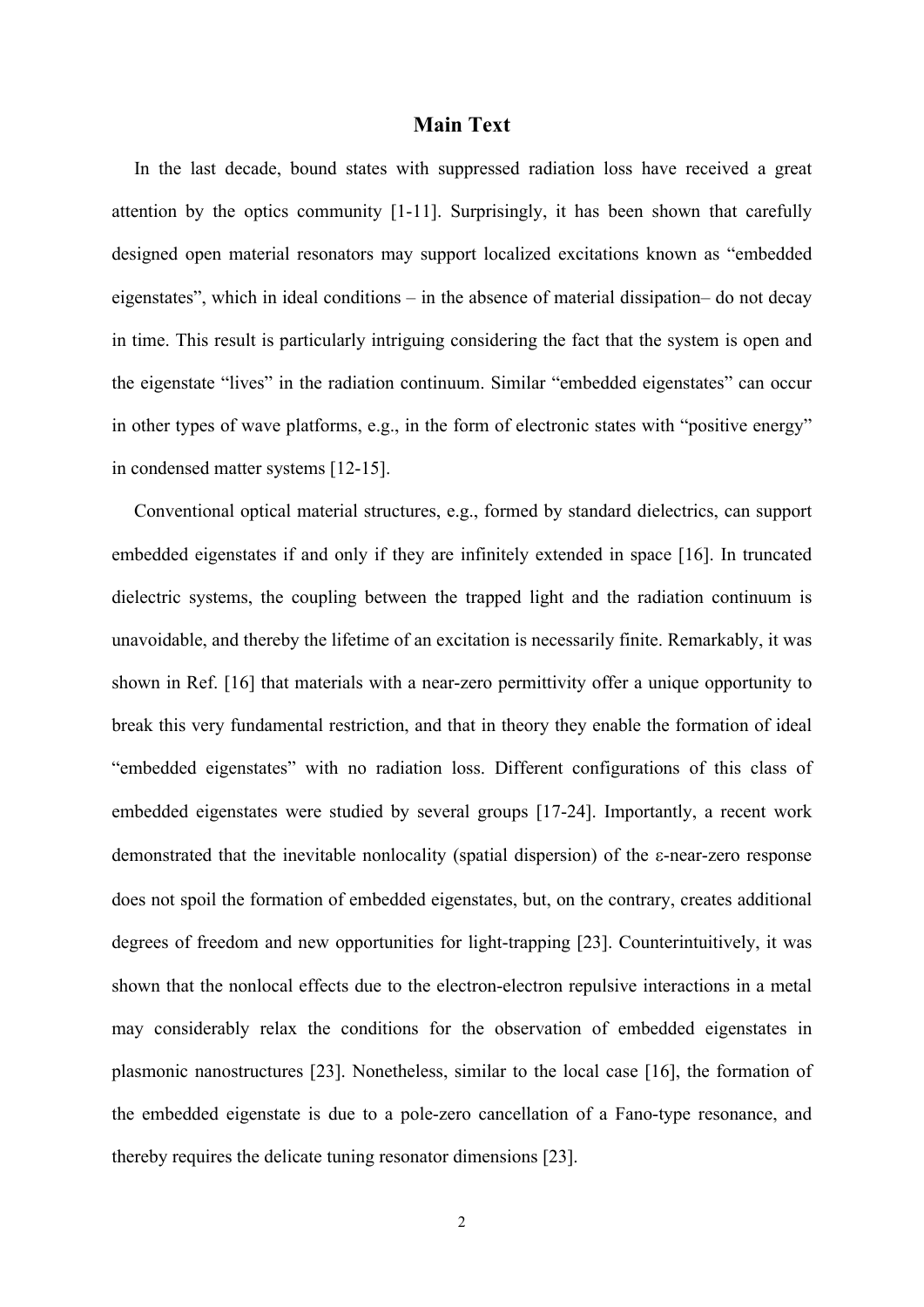The class of ε-near-zero resonators studied previously [\[17-](#page-10-4)[24\]](#page-11-0) consist of core-shell nanostructures, with the core a dielectric and the shell an ε-near-zero material that effectively shields the light trapped in the core from the outer space (radiation continuum). The trapped energy is stored both at the shell and at the core. The lowest-order embedded eigenstate has a dipolar-type symmetry in the core. Higher-order modes (e.g., quadrupolar, etc) are also allowed, but modes with a global monopole symmetry are strictly forbidden. The shape and size of the resonator depend on the ε-near-zero material and also on the order (often determined by symmetry) of the embedded eigenstate. In particular, for a given resonator shape, the formation of embedded eigenstates requires a delicate tuning of the resonator size, and thus the quality factor of the resonance may be highly sensitive to fabrication imperfections.

Here, we explore a totally different and simpler class of open plasmonic resonators without the inner dielectric core. We show that a spherical resonator made of a material with a nonlocal plasmonic response described by the hydrodynamic model [\[25\]](#page-11-2) supports multiple embedded eigenstates independent of its size. Thus, different from all the other solutions explored thus far [\[17](#page-10-4)[-24\]](#page-11-0), the embedded states as robustly protected against perturbations in the resonator size. The embedded eigenstates are longitudinal waves, reminiscent of bulk plasmons. The oscillation frequency of the embedded eigenstates is on the order of the plasma frequency of the bulk material.

Figure [1\(](#page-13-0)a) depicts the geometry of a spherical plasmonic nanoparticle with radius *R* standing in air. The nanoparticle may be a noble or alkali metal at optical frequencies [\[26,](#page-11-3) [27\]](#page-11-4) or a narrow gap semiconductor at terahertz frequencies. We model the wave interactions in the plasmonic material (electron gas) with the hydrodynamic model, which corresponds to the Maxwell's equations coupled to a transport equation and to the charge continuity equation [\[23,](#page-11-1) [25](#page-11-2)[-35\]](#page-12-0):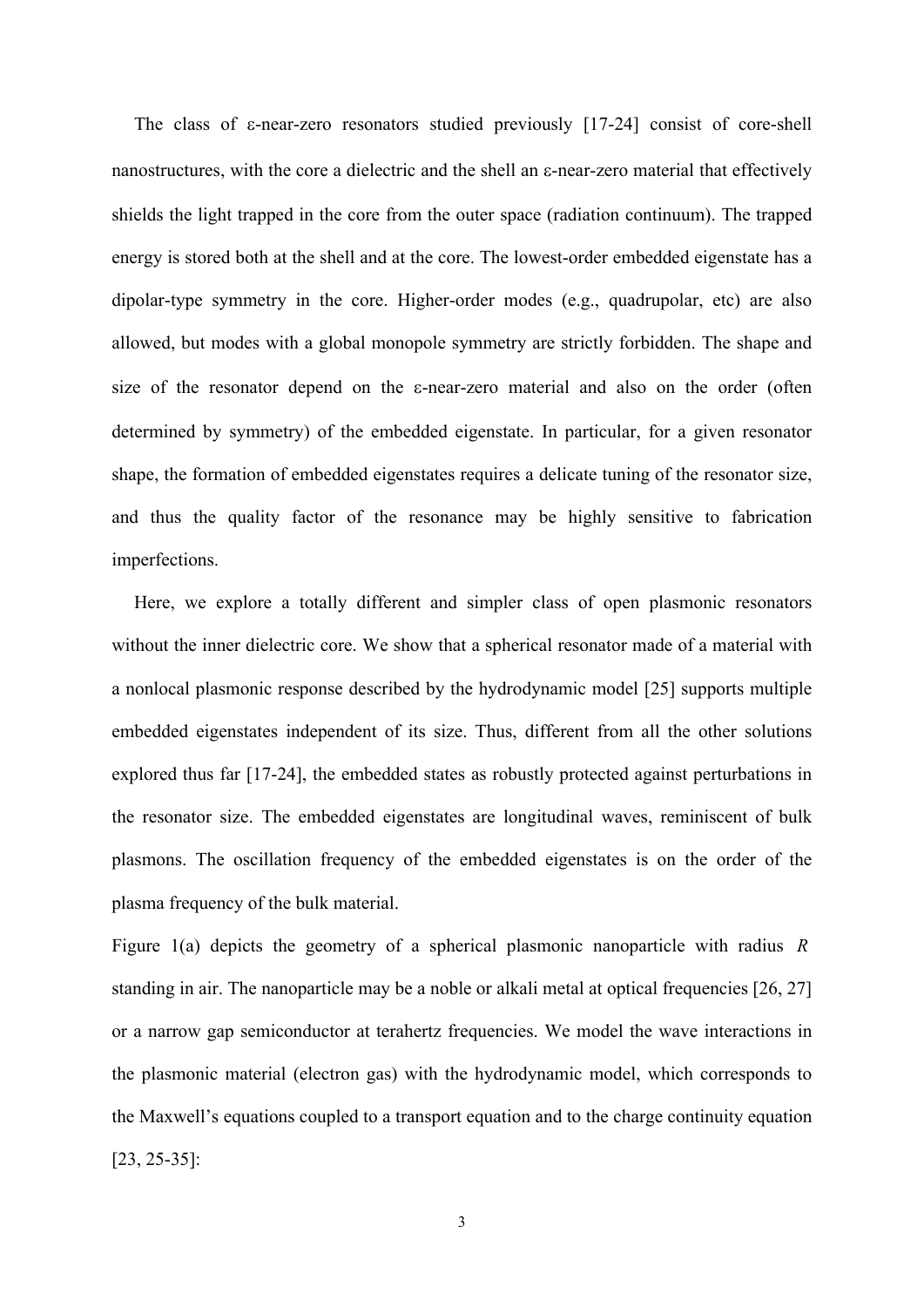<span id="page-3-0"></span>
$$
\nabla \times \mathbf{E} = -\mu_0 \partial_t \mathbf{H} , \qquad \nabla \times \mathbf{H} = \mathbf{j} + \varepsilon_0 \partial_t \mathbf{E} , \qquad (1a)
$$

$$
\partial_t \mathbf{j} = \varepsilon_0 \omega_p^2 \mathbf{E} - \omega_c \mathbf{j} - \beta^2 \nabla \rho \,, \tag{1b}
$$

$$
\partial_t \rho + \nabla \cdot \mathbf{j} = 0. \tag{1c}
$$

Here,  $\rho$  and **j** are the charge and current density, respectively, associated with the freeelectrons,  $\omega_p$  is the plasma frequency,  $\omega_c$  is the collision frequency, and  $\beta$  is a velocity that controls the strength of the diffusion term  $-\beta^2 \nabla \rho$ . The physical origin of the diffusion term is the repulsive electron-electron interactions in the material that prevent the localization of charge. The value of  $\beta$  can be estimated from  $\beta^2 = 3/5 v_F^2$ , with  $v_F$  the Fermi-velocity of the electron gas [\[37\]](#page-12-1). Typical values for  $\beta$  are on the order of  $c/450$  in alkali metals [\[26\]](#page-11-3) and *c* / 280 in semiconductors [\[36\]](#page-12-2).

The solutions of the drift-diffusion model of the electron gas [Eq. [\(1\)](#page-3-0)] may be classified as transverse waves ( $\nabla \cdot \mathbf{E} = 0$ ,  $\rho = 0$  and  $\mathbf{H} \neq 0$ ) and longitudinal waves ( $\nabla \cdot \mathbf{E} \neq 0$ ,  $\rho \neq 0$ and  $H = 0$ ). Here, we look for longitudinal-type embedded eigenstates in spherical resonators. For  $H = 0$  the curl of the electric field vanishes, and thereby it can be written as a gradient of an electric potential:  $\mathbf{E} = -\nabla \phi$ . Since the magnetic field vanishes, it is clear from Eq. [\(1a](#page-3-0)) that  $\mathbf{j} = -\varepsilon_0 \partial_t \mathbf{E}$ . Then, considering a time-harmonic variation,  $\mathbf{E} = \mathbf{E}_{\omega} e^{-i\omega t}$ ,  $\mathbf{j} = \mathbf{j}_{\omega} e^{-i\omega t}$ ,  $\phi = \phi_{\omega} e^{-i\omega t}$ , it is straightforward to check that the electric potential must satisfy:

<span id="page-3-1"></span>
$$
\nabla^2 \phi_{\omega} + \frac{1}{\beta^2} \Big( \omega^2 - \omega_p^2 + i \omega \omega_c \Big) \phi_{\omega} = 0 \,. \tag{2}
$$

For a spherical geometry the solutions of the above equation can be constructed using spherical harmonics:

$$
\phi_{\omega} = \phi_0 j_n (k_L r) Y_n (\hat{\mathbf{r}}), \qquad k_L = \frac{1}{\beta} \sqrt{\omega^2 - \omega_p^2 + i \omega \omega_c} \,. \tag{3}
$$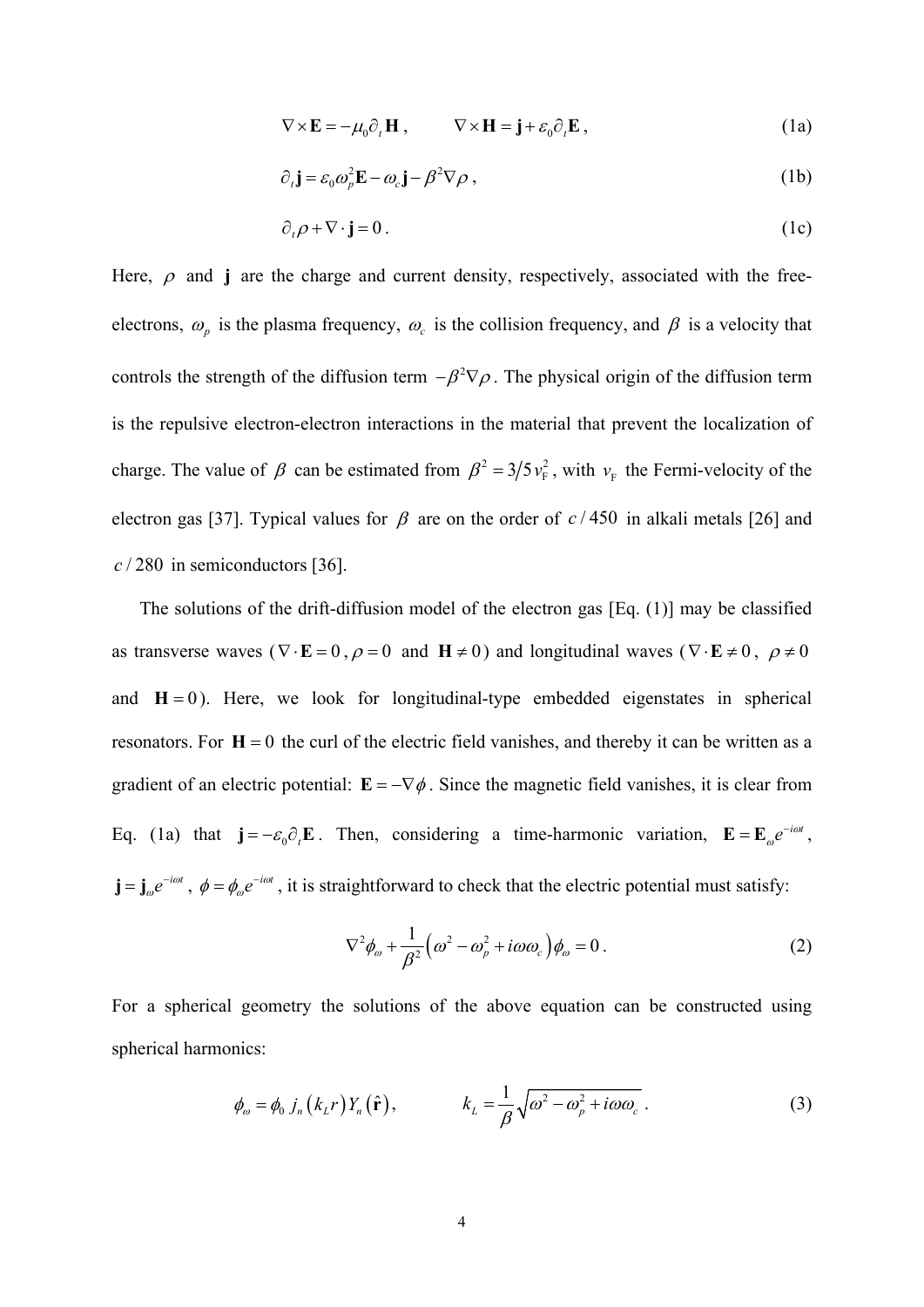Here,  $\phi_0$  is an arbitrary normalizing factor,  $j_n$  is the spherical Bessel function of order *n*  $(n = 0, 1,...)$  and  $Y_n(\hat{\mathbf{r}})$  is a spherical harmonic of order *n*. The electric field can be written as:

<span id="page-4-0"></span>
$$
\mathbf{E}_{\omega} = -\phi_0 \bigg[ k_L j_n' \big( k_L r \big) Y_n \big( \hat{\mathbf{r}} \big) \hat{\mathbf{r}} + j_n \big( k_L r \big) \frac{1}{r} \text{Grad} Y_n \big( \hat{\mathbf{r}} \big) \bigg]. \tag{4}
$$

The electromagnetic fields in the outer free-space region must vanish for an ideal embedded eigenstate with infinite lifetime [\[16\]](#page-10-3). Thus, in order to ensure the continuity of the tangential electromagnetic fields at the interface  $r = R$  it is necessary that  $\hat{\mathbf{n}} \times \mathbf{E}_{\omega} = 0$  and  $\hat{\mathbf{n}} \times \mathbf{H}_{\omega} = 0$ , with  $\hat{\bf{n}}$  the unit normal vector. Furthermore, diffusion effects prevent the accumulation of charges at the interface, and as a consequence the normal component of the electric current density in the electron gas must vanish at the interface  $j_{\omega} \cdot \hat{n} = 0$  [\[23,](#page-11-1) [25-](#page-11-2)[35\]](#page-12-0). Since  $\mathbf{j}_{\omega} = i\omega \varepsilon_0 \mathbf{E}_{\omega}$  this additional boundary condition is equivalent to state that  $\mathbf{\hat{n}} \cdot \mathbf{E}_{\omega} = 0$ . Thereby, we conclude that the total electric field must vanish at the interface with the free-space region  $(E_{\omega} = 0).$ 

From Eq. [\(4\),](#page-4-0) the constraint  $\mathbf{E}_{\omega} = 0$  can be satisfied for  $n \ge 1$  (dipole-type and higherorder spherical harmonics) only if  $j_n(k_l r)$  and  $j'_n(k_l r)$  vanish simultaneously. It is wellknown that  $j_n$ ,  $j'_n$  do not have common zeros different from zero, and thereby there are no solutions with  $n \ge 1$ . On the other hand, since the zero-order ( $n = 0$ ) spherical harmonic is a constant ( $Y_0(\hat{\bf r}) = const.$ ), it follows that the modal equation for an embedded eigenstate with monopole-symmetry reduces to  $j_0'(k_L r) = 0$ , or equivalently  $j_1(k_L R) = 0$ . The function  $j_1(u)$  has an infinite number of positive roots  $u = u_m$  ( $m = 1, 2,...$ ), being the first few roots  $u_1 = 4.49$ ,  $u_2 = 7.73$ , .... Solving  $k_l R = u_m$  with respect to the frequency, one finds that the oscillation frequency of the *m*-th embedded eigenmode is: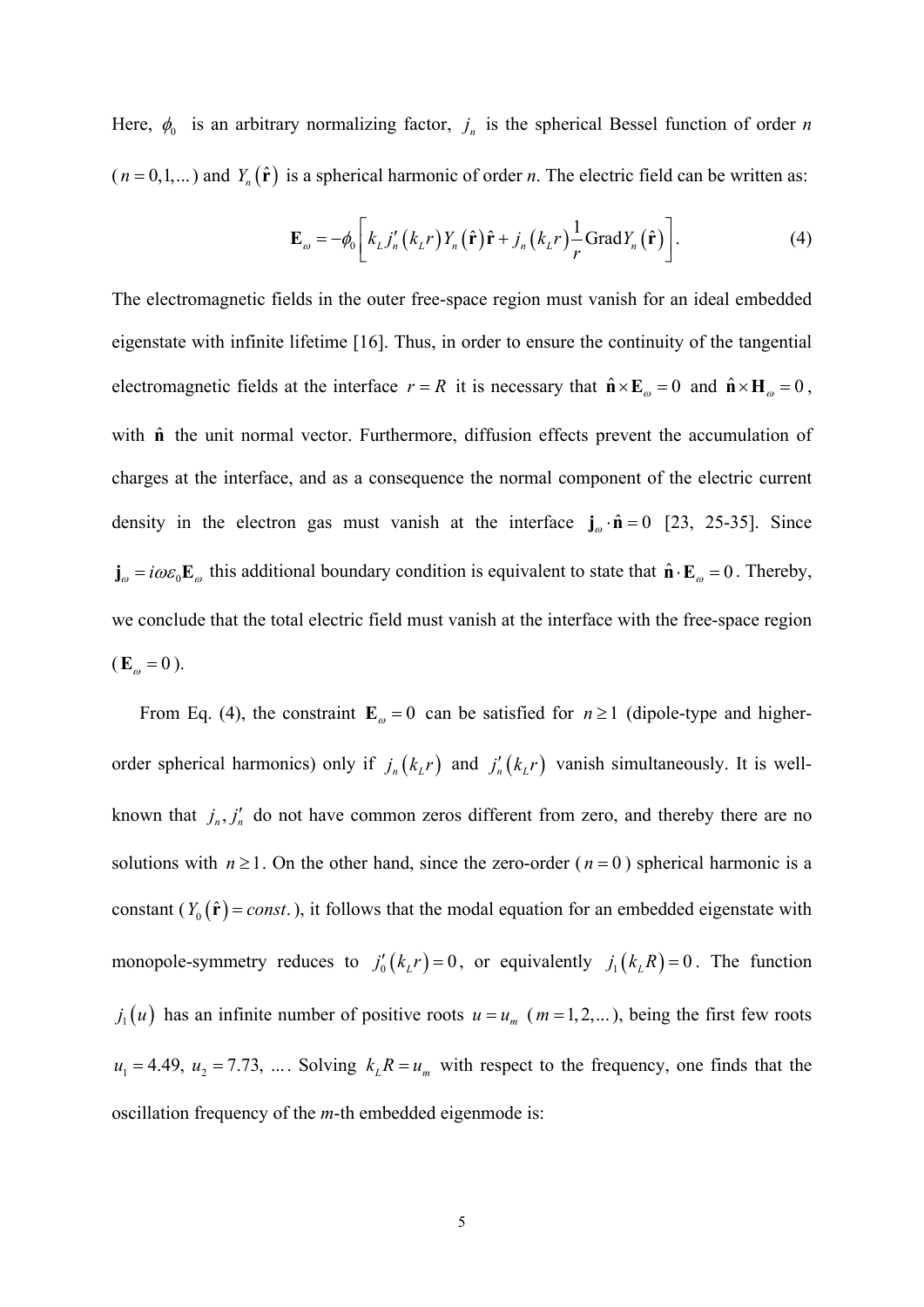$$
\omega = \omega_m \equiv \sqrt{\frac{u_m^2}{R^2} \beta^2 + \omega_p^2 - \left(\frac{\omega_c}{2}\right)^2} - i\frac{\omega_c}{2}, \qquad m = 1, 2, \dots \tag{5}
$$

Remarkably, due to the nonlocal effects a spherical nanoparticle supports an infinite number of embedded eigenstates with monopole-symmetry. The electric field profile for the fundamental ( *m* =1) state is represented in Fig. [1\(](#page-13-0)b). As seen, the electric field is radial and its intensity is peaked at some finite distance from the center of the nano-sphere.

Importantly, the previous analysis shows that the formation of eigenstates does not require tuning the size of the nano-particle, as the eigenstates can emerge for any radius *R*, rather different from what happens in core-shell resonators [\[17-](#page-10-4)[24\]](#page-11-0). All the monopole embedded eigenstates have the same lifetime,  $\tau_{\text{life}} = 1/ (-2\omega'') = 1/\omega_c$  with  $\omega''$  the imaginary part of the oscillation frequency ( $\omega = \omega' + i\omega''$ ). In particular, the lifetime of the embedded eigenstates  $\tau_{\text{life}}$  is controlled by the collision (damping) frequency, and is exactly identical to the lifetime of the bulk plasmons in the electron gas. Different from the core-shell resonators considered in previous works, the radiation from the nanoparticle is exactly suppressed even when the system is lossy ( $\omega_c \neq 0$ ), because the monopole mode is inherently protected against radiation loss. In the ideal case where the dissipation vanishes, the oscillations in the nanoparticle do not decay in time and have infinite lifetime.

Figure [2](#page-14-0) depicts the oscillation frequency ( $\omega = \omega_m$ ) of the first few branches of embedded eigenstates as a function of the radius of the nanoparticle *R* (for  $\beta/c = 300$ ) and as a function of the diffusion velocity  $\beta$  (for  $R\omega_p / c = 1$ ), in panels a) and b) respectively. In this simulation, the effects of material dissipation are neglected ( $\omega_c = 0$ ). The frequency of oscillation of the embedded monopole eigenmodes varies continuously with the structural parameters of the resonator, guaranteeing that  $\omega'' = \text{Im}\{\omega\} = 0$  for any configuration. As seen in Fig. [2a](#page-14-0), by adjusting the radius of the nanoparticle it is possible to control the spectral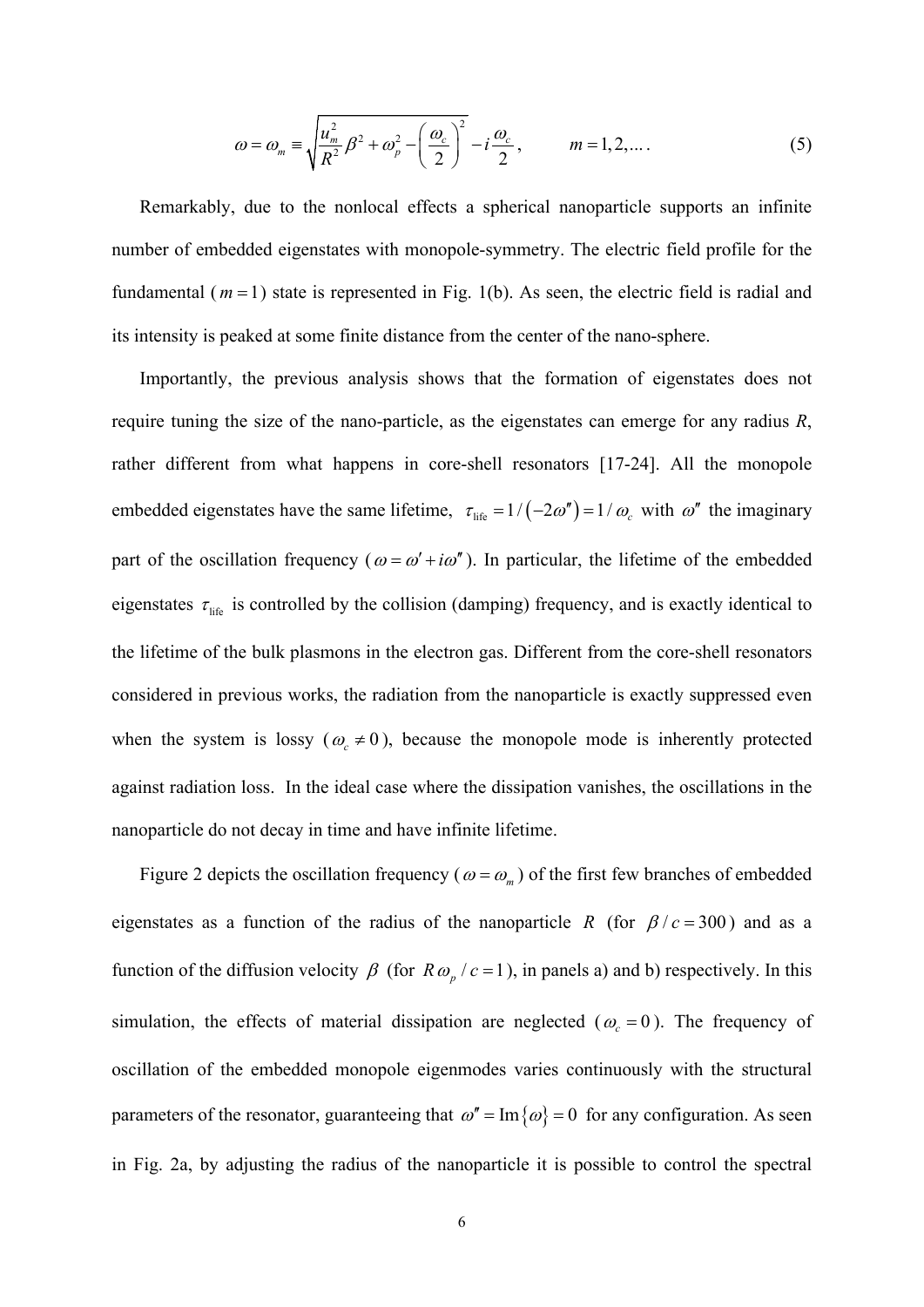distance between the different embedded eigenmodes, and hence to store light in the resonator at multiple frequencies. A reduction in the size of the resonator causes a blue shift of the oscillation frequency. Likewise, an increase of the diffusion velocity  $\beta$  also blue shifts the oscillation frequency. In the local limit,  $\beta \rightarrow 0$ , all the branches collapse into a single

branch with 2 2 2 2  $\omega = \sqrt{\omega_p^2 - \left(\frac{\omega_c}{2}\right) - i\frac{\omega_c}{2}}$  $=\sqrt{\omega_p^2-\left(\frac{\omega_c}{2}\right)^2-i\frac{\omega_c}{2}}$ , which is nothing but the oscillation frequency of bulk

plasmons in a local electron gas.

From Eq. [\(4\),](#page-4-0) the electric field associated with the monopole eigenstates is of the form  $\mathbf{E}_{\omega} = E_0 j_1 (k_L r) \hat{\mathbf{r}}$ . The electric field lines are radial [Fig. [1\(](#page-13-0)b)]. In particular, for the *m*-th embedded eigenstate:

$$
\mathbf{E}_{\omega}^{(m)} = E_0 j_1 \left( u_m \frac{r}{R} \right) \hat{\mathbf{r}} \,. \tag{6}
$$

The current density is  $\mathbf{j}_{\omega}^{(m)} = i\omega \varepsilon_0 \mathbf{E}_{\omega}^{(m)}$ , and the charge density is  $\rho_{\omega}^{(m)} = \varepsilon_0 \nabla \cdot \mathbf{E}_{\omega}^{(m)} = -\varepsilon_0 \nabla^2 \phi_{\omega}^{(m)} = \varepsilon_0 k_L^2 \phi_{\omega}^{(m)} \sim j_0 \left( u_m r / R \right).$ 

Figure [3a](#page-15-0) shows a time snapshot of the radial electric field profile in the spherical nanoresonator for the first few eigenmodes. As expected, the radial field vanishes at  $r = R$  to ensure that there is no accumulation of charge at the boundary. The number of extremes and nulls of the electric field increases with the order *m* of the eigenmodes. Likewise, the volumetric charge density  $\rho_{\omega}^{(m)}$  also has a standing wave type structure, with the number of nulls being determined by the order of the mode (Fig. [3b](#page-15-0)). This property and the radial nature of the electric field uncover the nature of the monopole eigenstates: they are charge density oscillations inside the spherical nanoparticle, very similar to bulk plasmons. Due to the nonlocal effects, eigenstates associated with a large value of *m* can have an oscillation frequency  $\omega'_m = \text{Re} \{ \omega_m \}$  that differs substantially from the plasma frequency  $\omega_p$  of the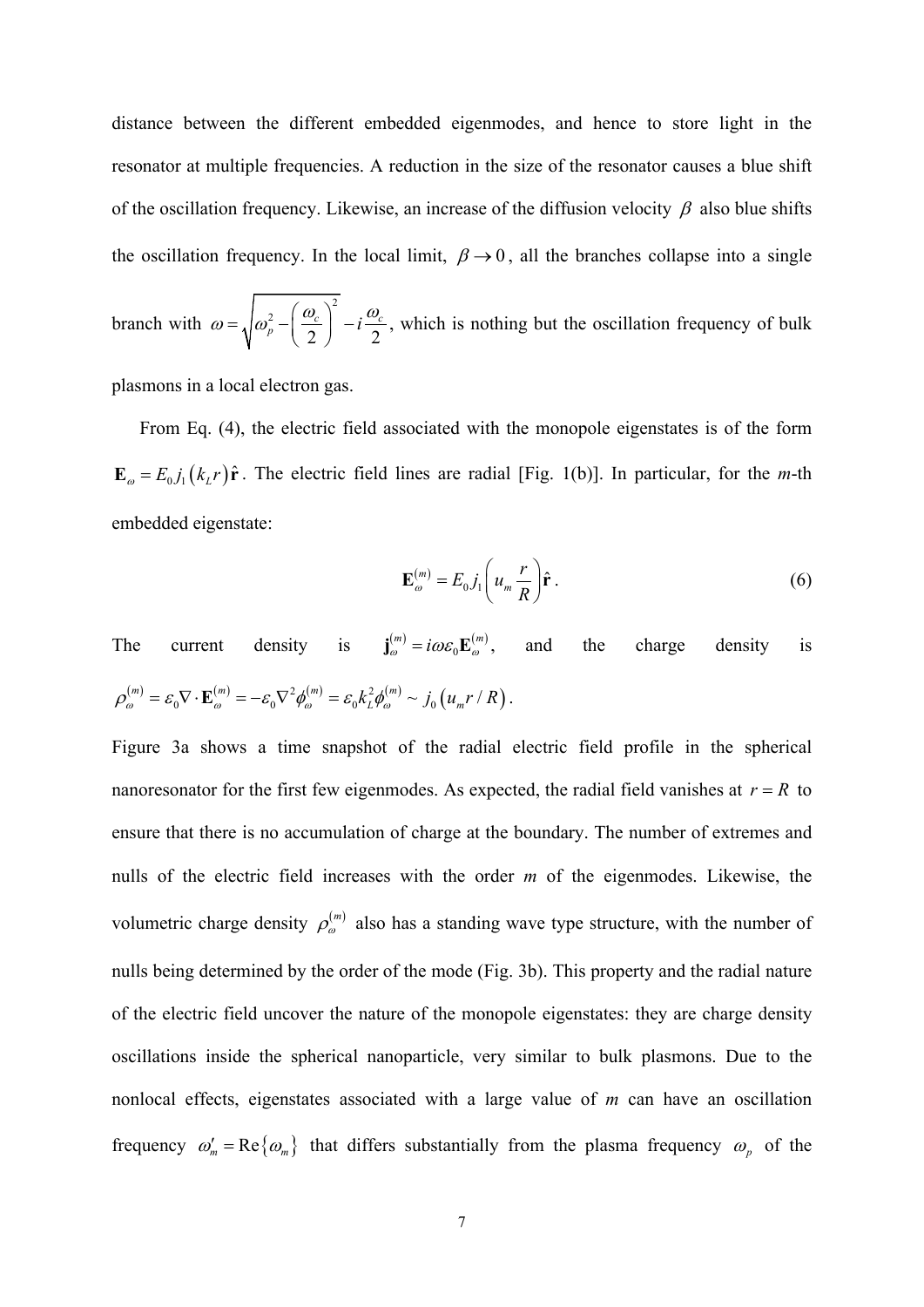electron gas. As a consequence, the quality factor of the oscillations increases with *m*:  $Q^{(m)} = \omega'_m/(-2\omega''_m) = \omega'_m/\omega_c$ . Thus, the nonlocal effects enable excitations with enhanced quality factors. Note that  $Q^{(m)}/(2\pi)$  gives the number of oscillation cycles during the lifetime of the oscillation [\[16\]](#page-10-3). All the modes have the same lifetime ( $\tau_{\text{life}} = 1/\omega_c$ ), but modes with larger *m* have shorter oscillation periods.

It is interesting to analyze the transport of energy in the nanoparticle in a single oscillation cycle. It is simple to check from [\(1\)](#page-3-0) that in the absence of external sources the energy balance is expressed by the following conservation law (generalized Poynting theorem)  $\nabla \cdot \mathbf{S} + \partial_t W = 0$  (for simplicity material dissipation is ignored in the following discussion,  $\omega_c = 0$ ). The Poynting vector and the energy density given by:

$$
\mathbf{S} = \mathbf{E} \times \mathbf{H} + \frac{\beta^2}{\varepsilon_0 \omega_p^2} \rho \mathbf{j},\tag{7a}
$$

$$
W = \frac{1}{2} \varepsilon_0 \mathbf{E} \cdot \mathbf{E} + \frac{1}{2} \mu_0 \mathbf{H} \cdot \mathbf{H} + \frac{1}{2 \varepsilon_0 \omega_p^2} \mathbf{j} \cdot \mathbf{j} + \frac{\beta^2}{2 \varepsilon_0 \omega_p^2} \rho^2.
$$
 (7b)

Due to the spatial dispersion effects [\[38-](#page-12-3)[39\]](#page-12-4), the instantaneous Poynting vector **S** and the instantaneous energy density *W* depend explicitly on the charge and current density of the electron gas. The parcel <sup>2</sup><sup>2</sup> 2 J J  $2e^{2}$  $0^{\omega_p}$  200 1  $2\mathcal{E}_0\omega_p^2$ <sup>3</sup>  $\sum_{p}$   $2\mathcal{E}_0\omega_p^2$  $\frac{1}{\varepsilon_0 \omega^2} \mathbf{j} \cdot \mathbf{j} + \frac{\beta^2}{2 \varepsilon_0 \omega^2} \rho^2$  represents the kinetic energy per unit of volume of the electron gas and a potential energy term related to the effects of diffusion. Note that when  $\beta \neq 0$  the Poynting vector differs from the standard formula  $S_0 = E \times H$ , because the diffusion effects enable the transport of energy in a nonradiative way.

For an embedded monopole eigenstate the magnetic field vanishes, and thereby

$$
\mathbf{S} = \frac{\beta^2}{\varepsilon_0 \omega_p^2} \rho \mathbf{j} \text{ and } W = \frac{1}{2} \varepsilon_0 \mathbf{E} \cdot \mathbf{E} + \frac{1}{2 \varepsilon_0 \omega_p^2} \mathbf{j} \cdot \mathbf{j} + \frac{\beta^2}{2 \varepsilon_0 \omega_p^2} \rho^2. \text{ As } \rho, \mathbf{j} \text{ are in quadrature the time-}
$$

averaged Poynting vector in one cycle vanishes, as it should be. However, the instantaneous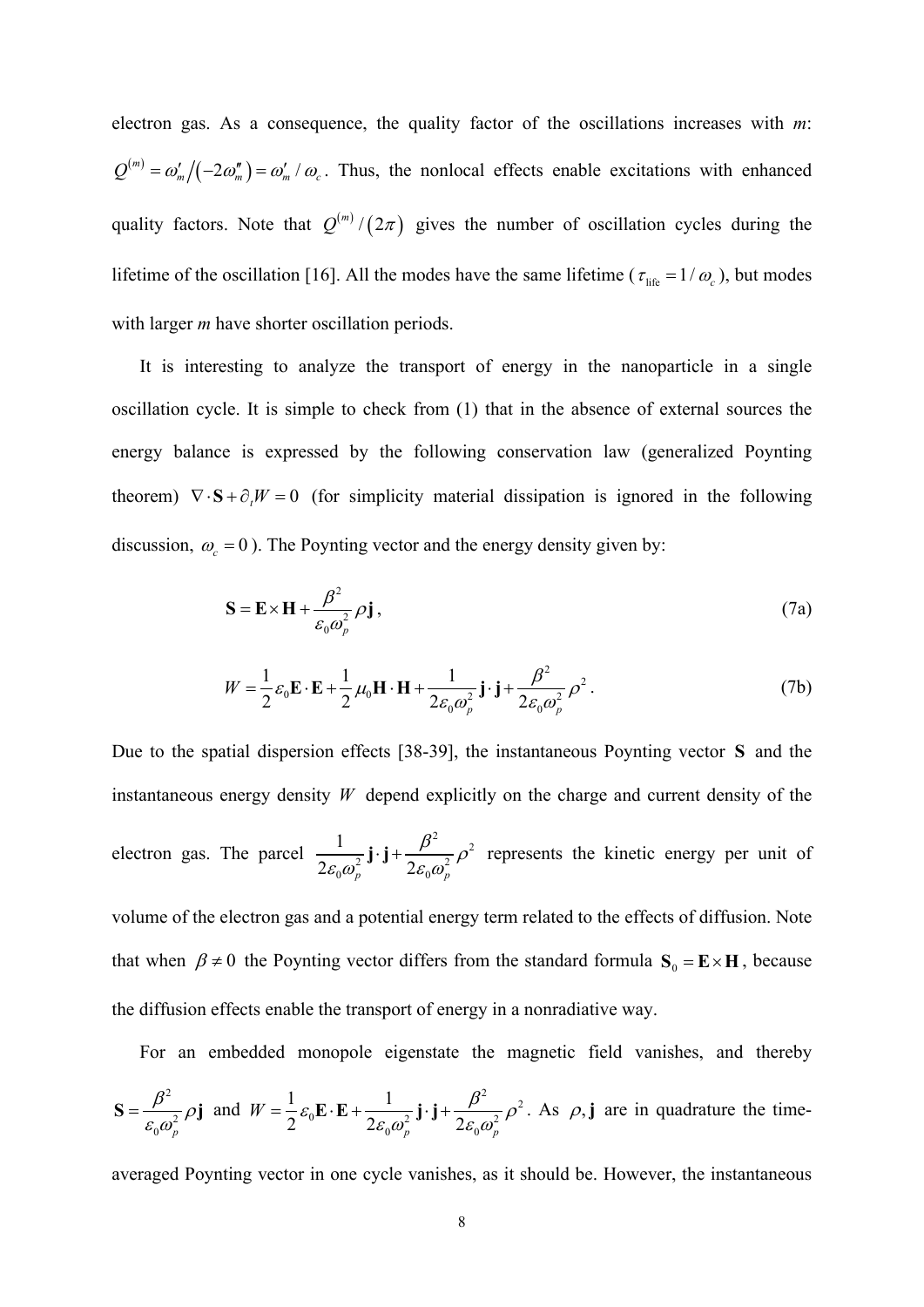Poynting vector is nonzero because there is a transport of energy associated with the oscillations of the bulk plasmons. Figure [4](#page-16-0) shows several time snapshots of the Poynting vector of the fundamental monopole mode  $(m=1)$ , confirming that indeed there is a bidirectional flow of energy inside the nanoparticle, despite the nonradiative character of the oscillation.

The embedded monopole eigenstates cannot be excited with external currents in the freespace region. The reason is that the field created by an arbitrary external current can always be decomposed into transverse electric (TE) and transverse magnetic (TM) radial Mie harmonics associated with spherical harmonics with  $n \ge 1$ . Thus, the longitudinal monopole mode is totally decoupled from the radiation fields outside the resonator. Due to this reason, the monopole embedded eigenstates cannot be detected as resonances under plane wave illumination. In principle, the monopole mode can be excited by a source placed inside the resonator or alternatively by an energetic electron beam that travels through the material (Cherenkov-type radiation due to a transformation of kinetic energy of the beam into bulk plasmon oscillations) [\[40\]](#page-12-5).

As previously discussed, a spherical nano-resonator supports multiple embedded monopole eigenstates independent of its size. In principle, this remarkable property is specific of the spherical geometry. In fact, consider an arbitrarily shaped resonator with boundary  $\Sigma$ and a possible longitudinal embedded eigenmode with  $\mathbf{E} = -\nabla \phi$ . The electric potential must satisfy Eq. [\(2\),](#page-3-1) subject to the boundary condition  $\phi_{\omega}|_{\Sigma} = const.$  to ensure that  $\hat{\mathbf{n}} \times \mathbf{E}_{\omega} = 0$ . In addition, to ensure that there are no currents flowing through the boundary ( $\mathbf{j}_{\omega} \cdot \hat{\mathbf{n}} = 0$ ) it is necessary that  $\partial \phi_{\omega} / \partial \mathbf{n} \big|_{z=0}$ , i.e., the normal derivative of the potential must vanish at each and every point of the surface. For a generic geometry, the two boundary conditions  $({\phi_{\omega}}|_{\Sigma} = const.$  and  ${\partial \phi_{\omega}}/{\partial n}|_{\Sigma} = 0$ ) cannot be satisfied simultaneously: typically only  ${\phi_{\omega}}|_{\Sigma}$  or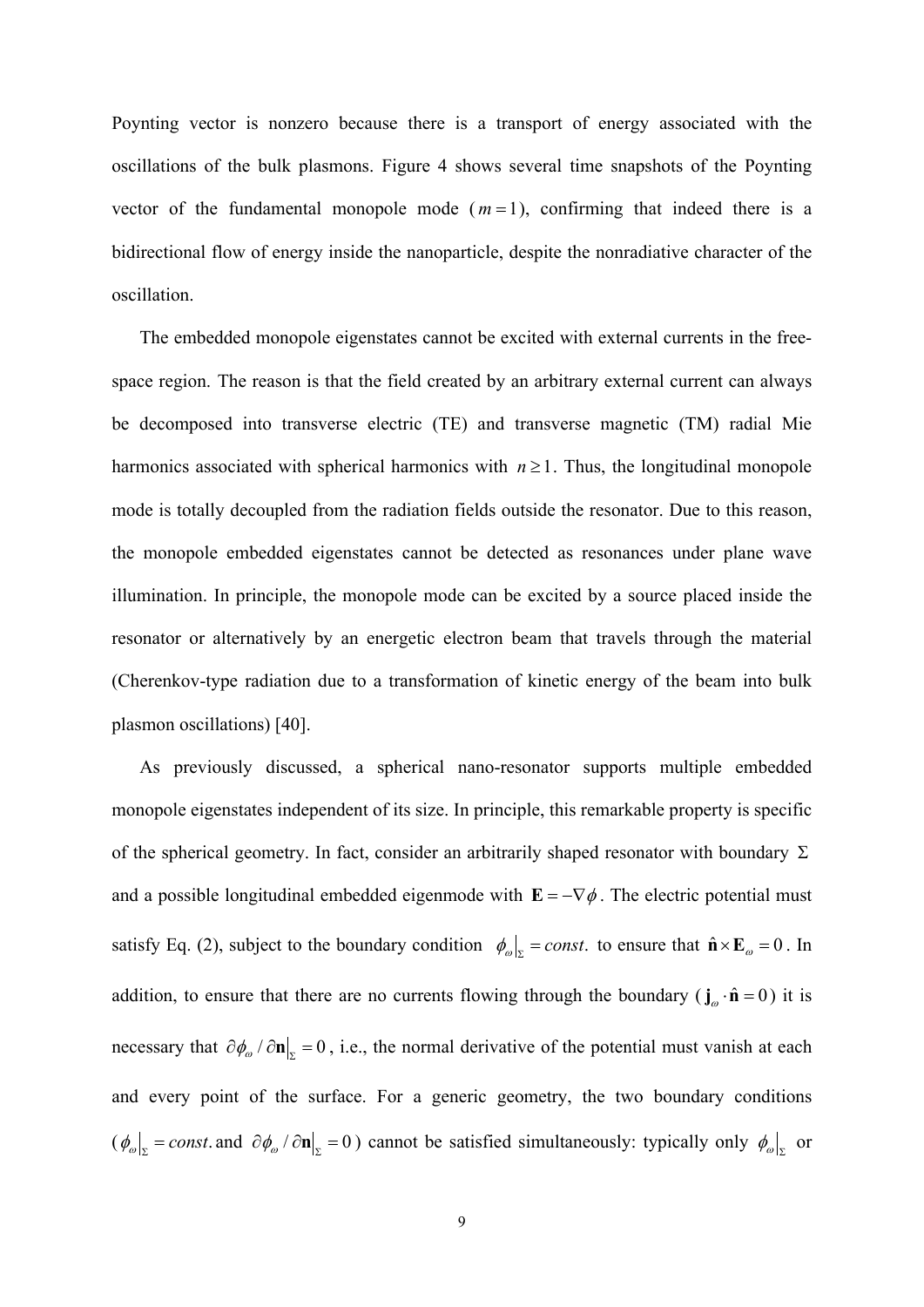$\partial \phi_{\omega}$  /  $\partial \mathbf{n}|_{\mathbf{r}}$  can be satisfied independently. In contrast, the spherical symmetry greatly relaxes the constraint  $\partial \phi_{\omega} / \partial \mathbf{n}|_{\mathbf{r}} = 0$ , because for a monopole distribution the condition  $\partial \phi_{\omega} / \partial \mathbf{n} |_{\Sigma} = 0$  is effectively equivalent to a single scalar constraint  $\int \partial \phi_{\omega} / \partial \mathbf{n} ds = 0$ , which can be satisfied for some set of discrete frequencies, as shown previously.

In summary, in this Letter we studied a new class of nanoresonators formed by a nonlocal plasmonic material. It was shown that any spherical resonator, independent of its size, supports simultaneously multiple embedded monopole eigenstates associated with charge density oscillations in the nanoparticle. Different from solutions based on core-shell particles, the proposed system does not require the delicate tuning of the resonator radius. Furthermore, the radiation leakage is exactly suppressed even when the material is lossy. In principle, these remarkable properties are specific of the spherical geometry. The lifetime of the embedded eigenstates is controlled by the collision frequency. Due to the monopole nature of the electric field, the embedded eigenstates are totally decoupled from external excitations and can only be pumped either with an internal source or with an electron beam.

**Acknowledgements:** This work is supported in part by the IET under the A F Harvey Engineering Research Prize, and by Fundação para a Ciência e a Tecnologia and Instituto de Telecomunicações under project UID/EEA/50008/2020.

#### **References**

<span id="page-9-0"></span>[1] D. C. Marinica, and A. G. Borisov, "Bound States in the Continuum in Photonics," *Phys. Rev. Lett.* **100**, 183902 (2008).

[2] E. N. Bulgakov, and A. F. Sadreev, "Resonance induced by a bound state in the continuum in a two-level nonlinear Fano-Anderson model," *Phys. Rev. B* **80**, 115308 (2009).

[3] E. N. Bulgakov, and A. F. Sadreev, "Bound states in a photonic Fabry-Perot resonator with nonlinear offchannel defects," *Phys. Rev. B* **81**, 115128 (2010).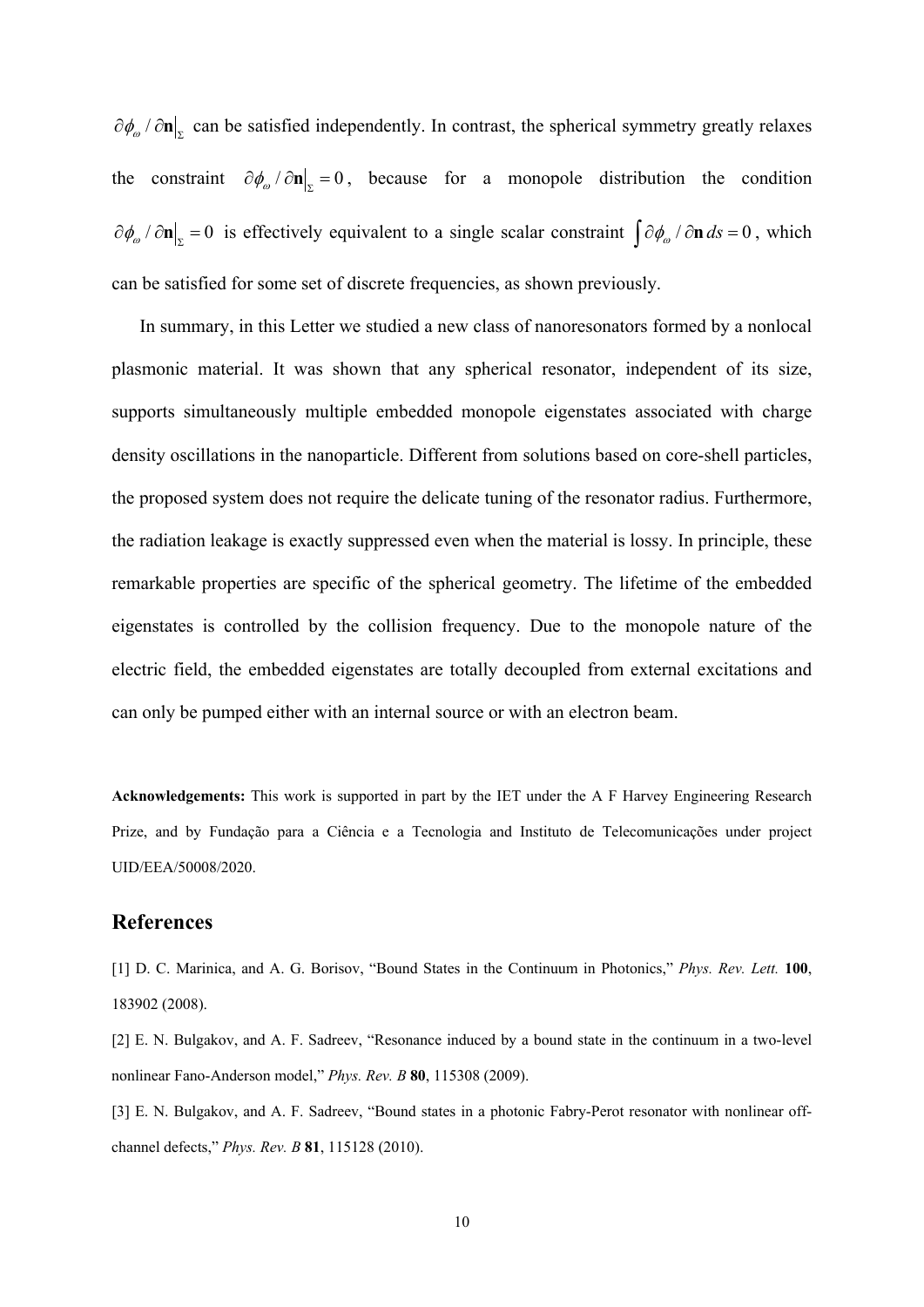[4] Y. Plotnik, O. Peleg, F. Dreisow, M. Heinrich, S. Nolte, A. Szameit, and M. Segev, "Experimental Observation of Optical Bound States in the Continuum," *Phys. Rev. Lett.* **107**, 183901 (2011).

[5] M. I. Molina, A. E. Miroshnichenko, and Y. S. Kivshar, "Surface Bound States in the continuum," *Phys. Rev. Lett.* **108**, 070401 (2012).

[6] J. Lee, B. Zhen, S.-L. Chua, W. Qiu, J. D. Joannopoulos, M. Soljacic, and O. Shapira, "Observation and Differentiation of Unique High-Q Optical Resonances Near Zero Wave Vector in Macroscopic Photonic Crystal Slabs," *Phys. Rev. Lett.* **109**, 067401 (2012).

[7] C. W. Hsu, B. Zhen, J. Lee, S.-L. Chua, S. G. Johnson, J. D. Joannopoulos, and M. Soljacic, "Observation of trapped light within the radiation continuum," *Nature* **499**, 188-191 (2013).

[8] E. N. Bulgakov, and A. F. Sadreev, "Robust bound state in the continuum in a nonlinear microcavity embedded in a photonic crystal waveguide," *Optic. Lett.* **39**, 5212-5215 (2014).

[9] E. N. Bulgakov, K. N. Pichugin, and A. F. Sadreev, "All-optical light storage in bound states in the continuum and release by demand," *Opt. Express* **23**, 17 (2015).

[10] C. W. Hsu, B. Zhen, A. D. Stone, J. D. Joannopoulos, and M. Soljacic, "Bound states in the continuum," *Nat. Rev. Mater.* **1**, 16048 (2016).

<span id="page-10-0"></span>[11] M. Minkov, I. A. D. Williamson, M. Xiao, and S. Fan, "Zero-Index Bound States in the Continuum," *Phys. Rev. Lett.* **121**, 263901 (2018).

<span id="page-10-1"></span>[12] J. V. Neumann and E. Wigner, "Über merkwürdige diskrete eigenwerte," *Physikalische Zeitschrift* **30**, 465- 467 (1929).

[13] F. H. Stillinger and D. R. Herrick, "Bound states in the continuum," *Phys. Rev. A* **11**, 446 (1975).

[14] F. Capasso, C. Sirtori, J. Faist, D. L. Sivco, S.-N. G. Chu, and A. Y. Cho, "Observation of an electronic bound state above a potential well," *Nature* **358**, 565-567 (1992).

<span id="page-10-2"></span>[15] I. Hrebikova, L. Jelinek, and M. G. Silveirinha, "Embedded Energy State in an Open Semiconductor Heterostructure", *Phys. Rev. B*, **92**, 155303, (2015).

<span id="page-10-3"></span>[16] M. G. Silveirinha, "Trapping light in open plasmonic nanostructures," *Phys. Rev. A* **89**, 023813 (2014).

<span id="page-10-4"></span>[17] F. Monticone and A. Alù, "Embedded Photonic Eigenvalues in 3D Nanostructures," *Phys. Rev. Lett.* **112**, 213903 (2014).

[18] I. Liberal and N. Engheta, "Nonradiating and radiating modes excited by quantum emitters in open epsilonnear-zero cavities," *Sci. Adv.* **2**, e1600987, 10 (2016).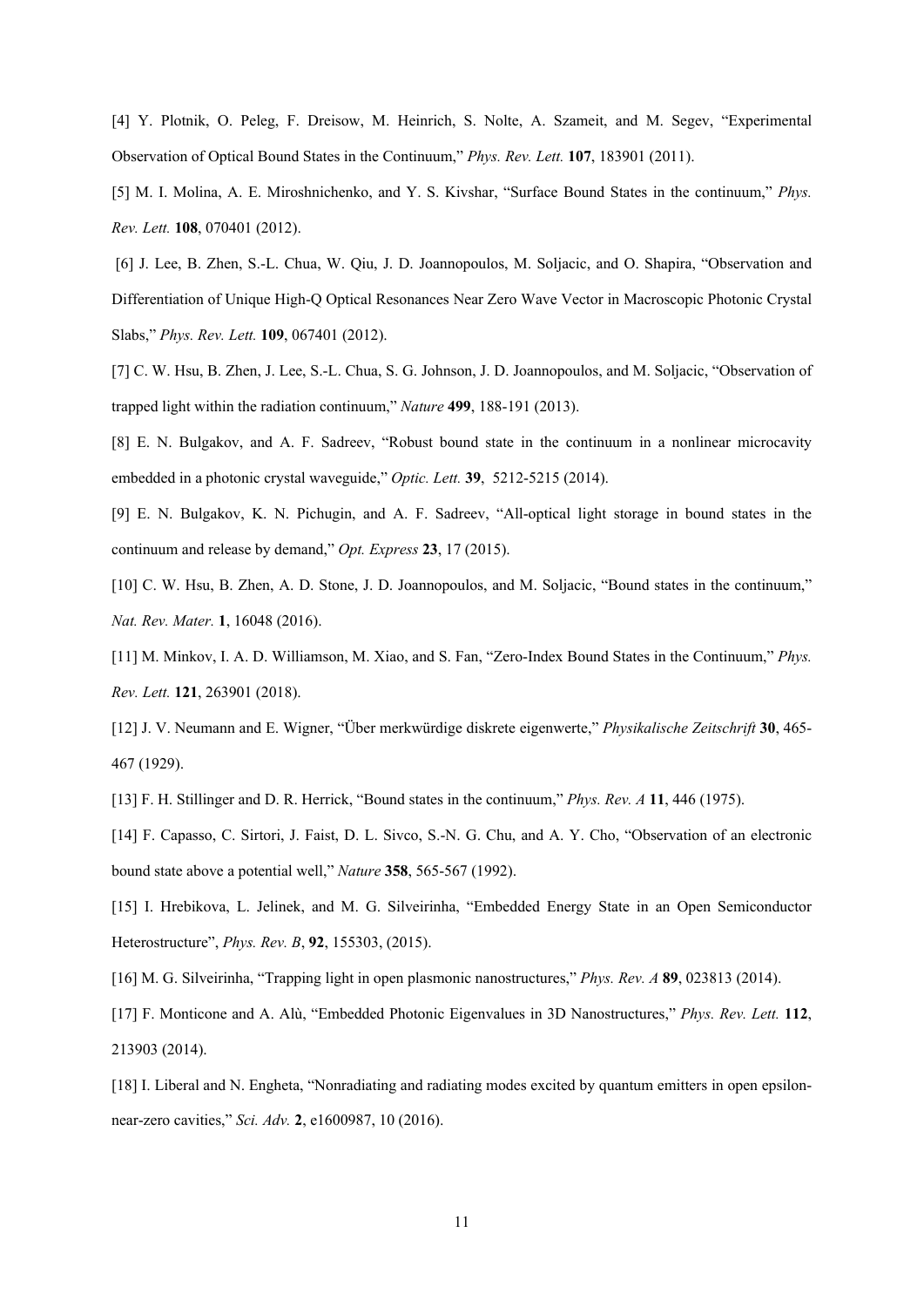[19] S. Lannebère and M. G. Silveirinha, "Optical meta-atom for localization of light with quantized energy," *Nat. Commun.* **6**, 8766 (2015).

[20] S. Silva, T. A. Morgado, and M. G. Silveirinha, "Discrete light spectrum of complex-shaped meta-atoms," *Radio Sci.* **53**, 144-153 (2018).

[21] F. Monticone, H. M. Doeleman, W. D. Hollander, A. F. Koenderink, and A. Alù, "Trapping Light in Plain Sight: Embedded Photonic Eigenstates in Zero-Index Metamaterials," *Laser Photonics Rev.* **12**, 1700220 (2018).

[22] F. Monticone, D. Sounas, A. Krasnok, and A. Alù, "Can a Nonradiating Mode Be Externally Excited? Nonscattering States versus Embedded Eigenstates", *ACS Photonics*, (doi.org/10.1021/acsphotonics.9b01104), (2019).

<span id="page-11-1"></span>[23] S. V. Silva, T. A. Morgado, and M. G. Silveirinha, "Multiple Embedded Eigenstates in Nonlocal Plasmonic Nanostructures", *Phys. Rev. B* **101**, 041106(R) (2020).

<span id="page-11-0"></span>[24] Z. Hayran and F. Monticone, "Capturing Broadband Light in a Compact Bound State in the Continuum", *ACS Photonics* **8**, 813 (2021).

<span id="page-11-2"></span>[25] J. A. Bittencourt, Fundamentals of Plasma Physics, 3rd Ed. New York: Springer-Verlag, (2010).

<span id="page-11-3"></span>[26] A. R. Melnyk, M. J. Harrison, "Theory of Optical Excitation of Plasmons in Metals," *Phys. Rev. B*, **2**, 835 (1970).

<span id="page-11-4"></span>[27] M. Anderegg, B. Feuerbacher, and B. Fitton, "Optically Excited Longitudinal Plasmons in Potassium," *Phys. Rev. Lett.* **27**, 1565 (1971).

[28] R. Ruppin, "Optical properties of small metal spheres," *Phys. Rev. B* **11**, 2871 (1975).

[29] R. Ruppin, "Mie theory with spatial dispersion," *Opt. Commun.* **30** (3), 380-382 (1979).

[30] C. David and F. J. G. de Abajo, "Spatial Nonlocality in the Optical Response of Metal Nanoparticles," *J. Phys. Chem. C* **115**, 40, 19470-19475 (2011).

[31] G. W. Hanson, E. Forati, and M. G. Silveirinha, "Modeling of spatially-dispersive wire media: transport representation, comparison with natural materials, and additional boundary conditions", *IEEE Trans. on Antennas and Propagat.* **60**, 4219 (2012).

[32] C. David, N. A. Mortensen, and J. Christensen, "Perfect imaging, epsilon-near zero phenomena and waveguiding in the scope of nonlocal effects," *Sci. Rep.* **3**, 2526 (2013).

[33] T. Christensen, W. Yan, S. Raza, A. P. Jauho, N. A. Mortensen, and M. Wubs, "Nonlocal Response of Metallic Nanospheres Probed by Light, Electrons, and Atoms," *ACS Nano* **8** (2), 1745-1758 (2014).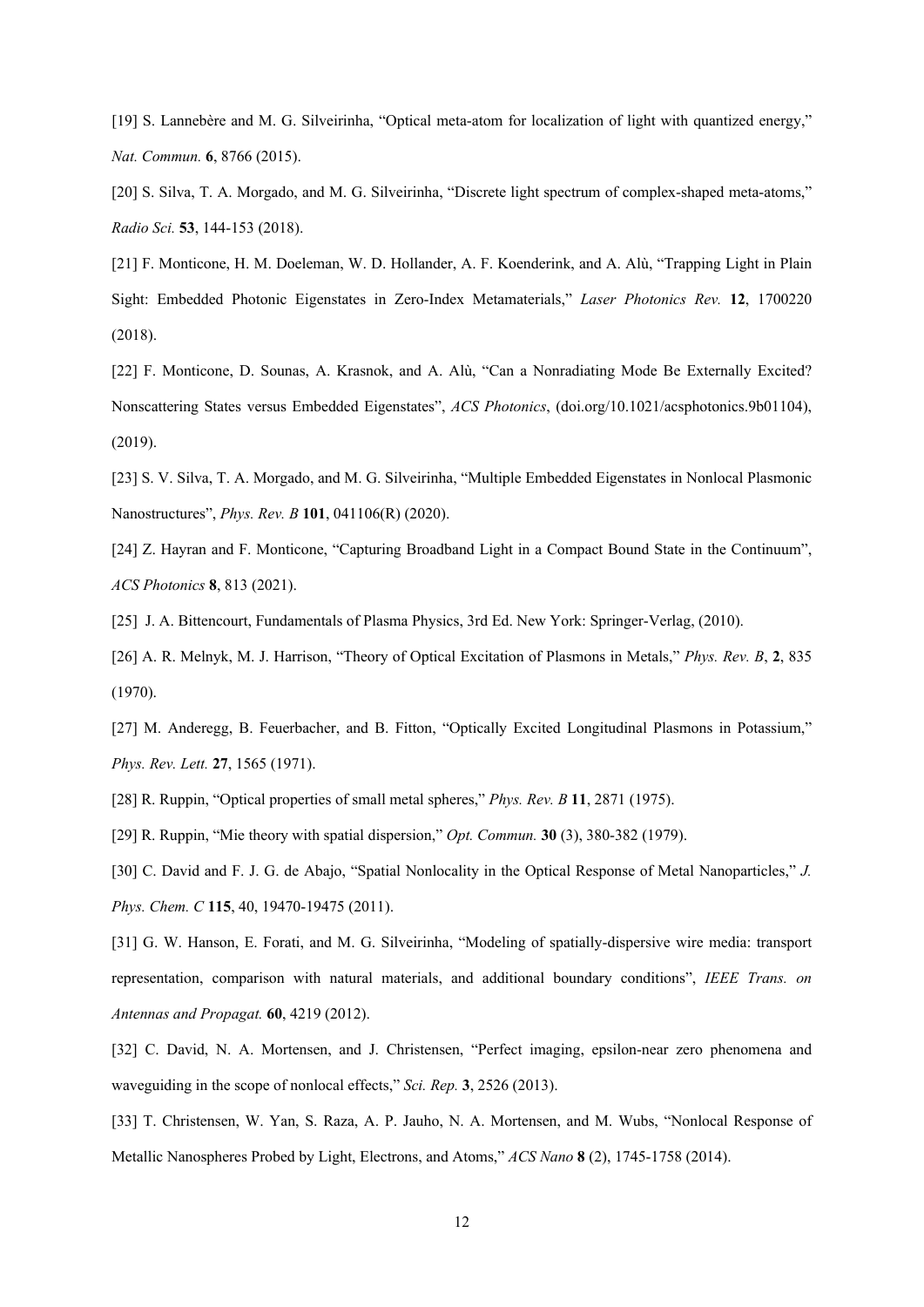[34] S. Raza, S. I. Bozhevolnyi, M. Wubs, and N. A. Mortensen, "Nonlocal optical response in metallic nanostructures," *J. Phys.: Condens. Matter* **27**, 183204 (2015).

<span id="page-12-0"></span>[35] M. Wubs and N. A. Mortensen, "Nonlocal Response in Plasmonic Nanostructures," *Quantum plasmonics*  **185**, 279-302 (2016).

- <span id="page-12-2"></span>[36] J. R. Maack, N. A. Mortensen, and M. Wubs, "Size-dependent nonlocal effects in plasmonic semiconductor particles", *EPL* (Europhysics Letters) **119**, 17003 (2017).
- <span id="page-12-1"></span>[37] D. Pines and D. Bohm, "A Collective Description of Electron Interactions: II. Collective vs Individual Particle Aspects of the Interactions," *Phys. Rev.* **85**, 338 (1952).

<span id="page-12-3"></span>[38] V. Agranovich and V. Ginzburg*, Spatial Dispersion in Crystal Optics and the Theory of Excitons*, New York: Wiley- Interscience, (1966).

<span id="page-12-4"></span>[39] M. G. Silveirinha and S. I. Maslovski, "Radiation from elementary sources in a uniaxial wire medium", *Phys. Rev. B* **85**, 155125 (2012).

<span id="page-12-5"></span>[40] F. J. García de Abajo "Optical excitations in electron microscopy", *Rev. Mod. Phys.* **82**, 209 (2020).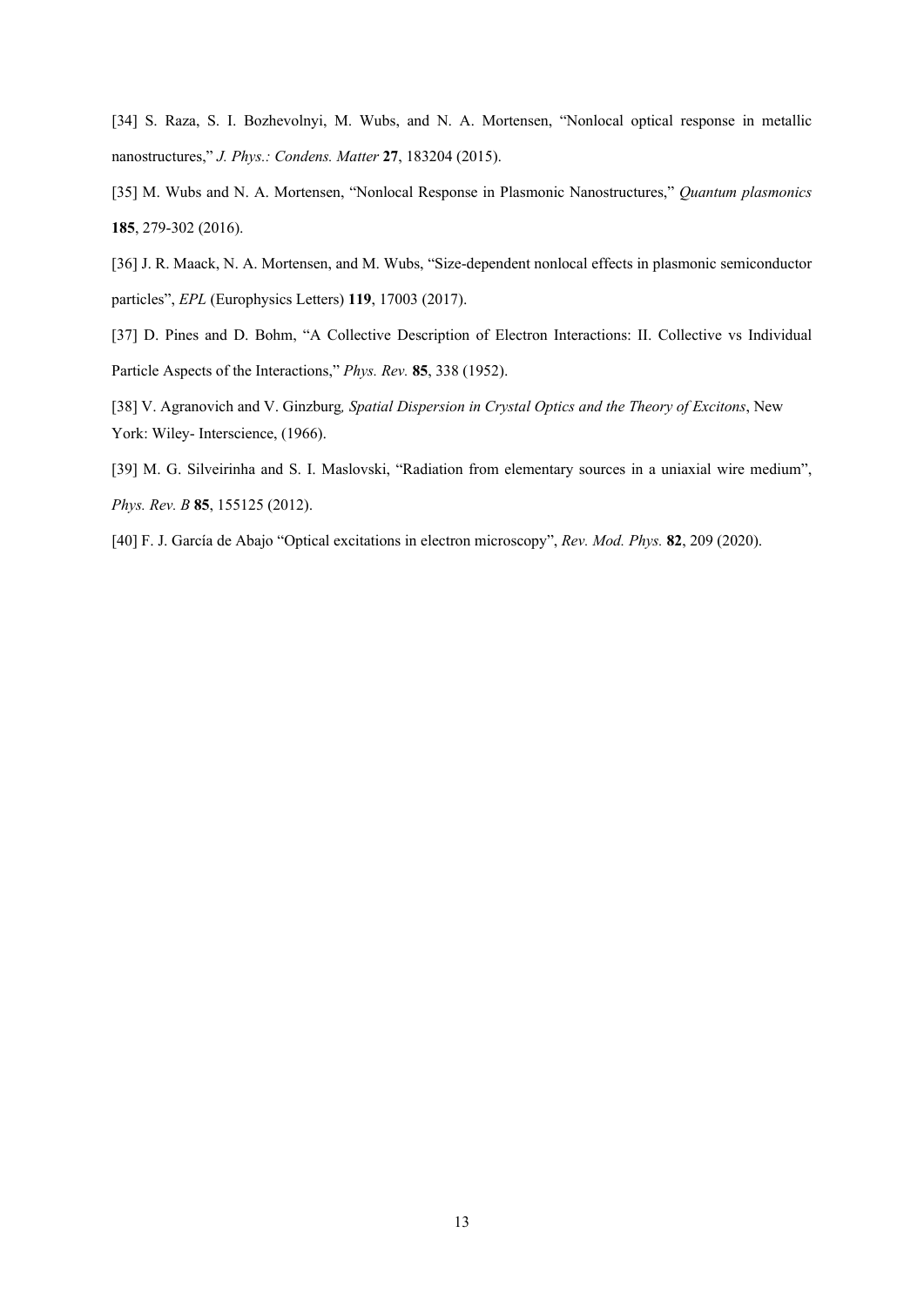

**Figures**

<span id="page-13-0"></span>FIG. 1. **(a)** Geometry of a spherical metal nano-particle with a nonlocal response. The radius of the resonator is *R*. **(b)** Time snapshot (*t=0*) of the electric field in the spherical resonator for the embedded eigenstate *m*=1. Red (green) colors represent stronger (weaker) field intensities. Note that the electric field is radial.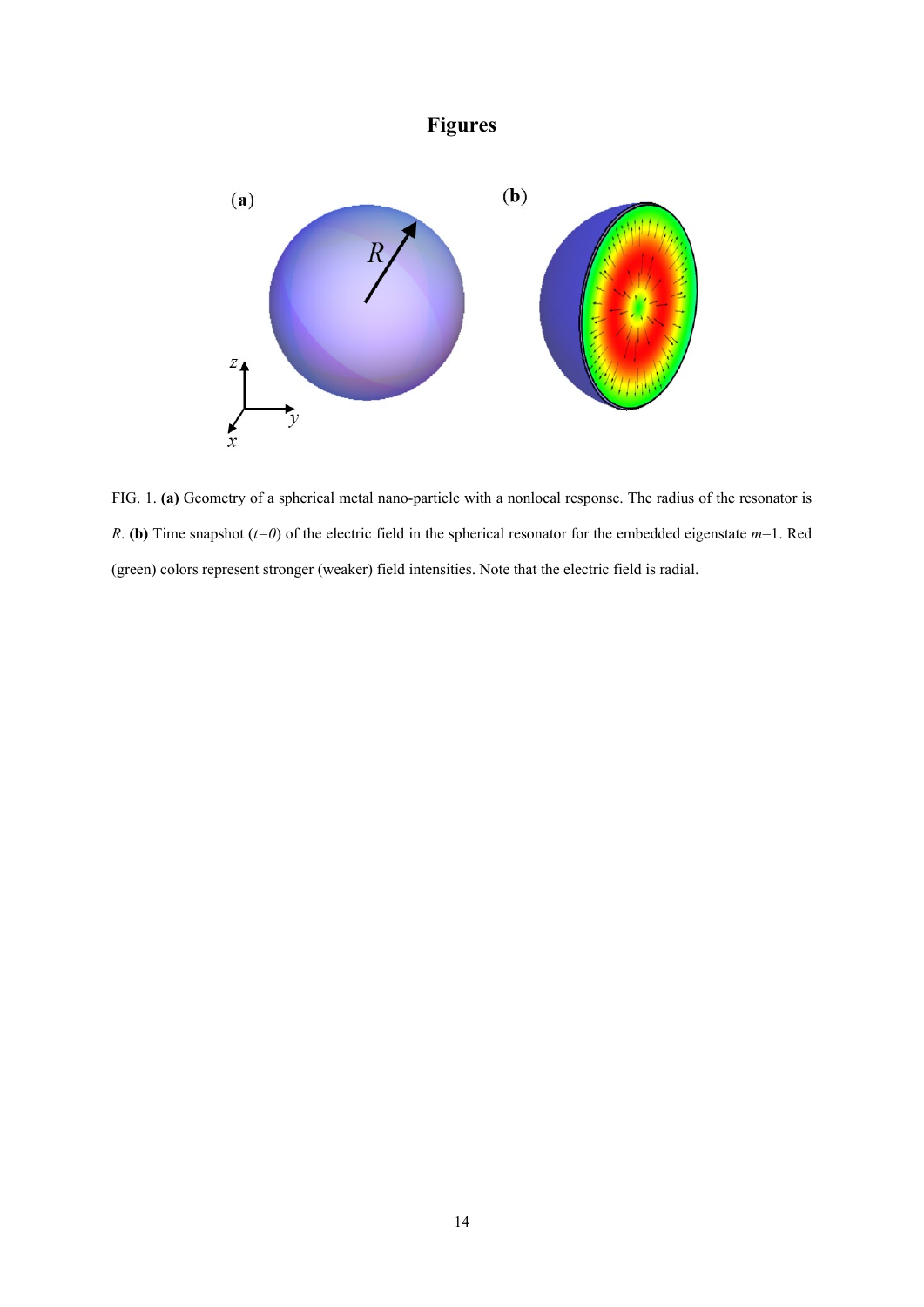

<span id="page-14-0"></span>FIG. 2. Real part of the oscillation frequency of the *m*-th embedded monopole eigenstate as a function of **(a)** normalized radius of the nanoparticle  $R \omega_p/c$ , for a normalized diffusion velocity  $\beta/c = 300$ . (b) normalized diffusion velocity  $\beta / \beta_0$  (with  $\beta_0 = c / 300$ ), for a normalized radius  $R \omega_p / c = 1$ . In the plots it is assumed that the collision frequency vanishes  $\omega_c = 0$ .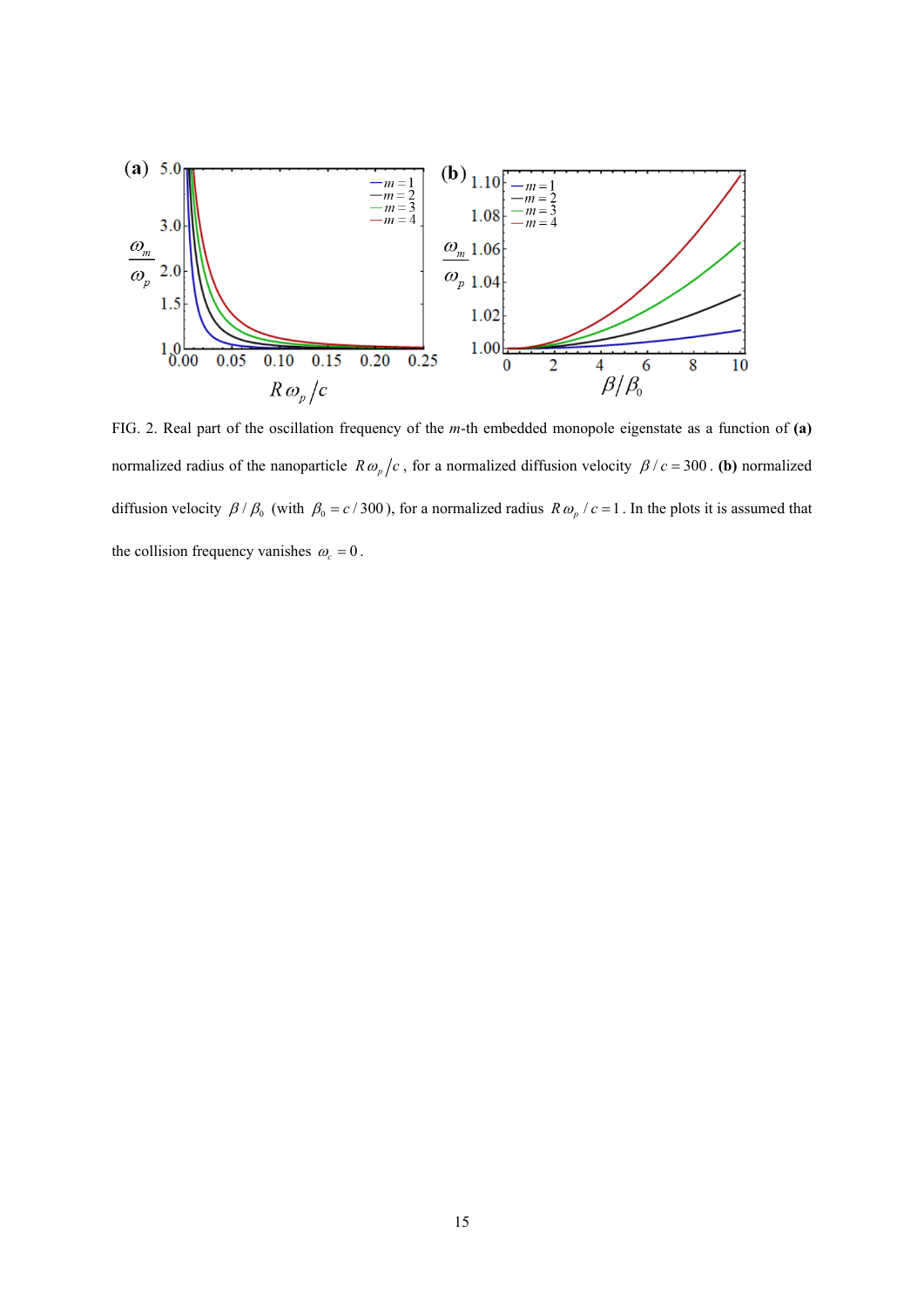

<span id="page-15-0"></span>FIG. 3. (a) Snapshot of the normalized electric field in the core  $(E_r)$  as a function of the normalized radial distance  $r/R$  for the *m*-th embedded monopole eigenstate. **(b)** Snapshot of the normalized charge density in the core ( $\rho/\rho_0$ ) as a function of normalized the radial distance  $r/R$  for the *m*-th embedded monopole eigenstate.